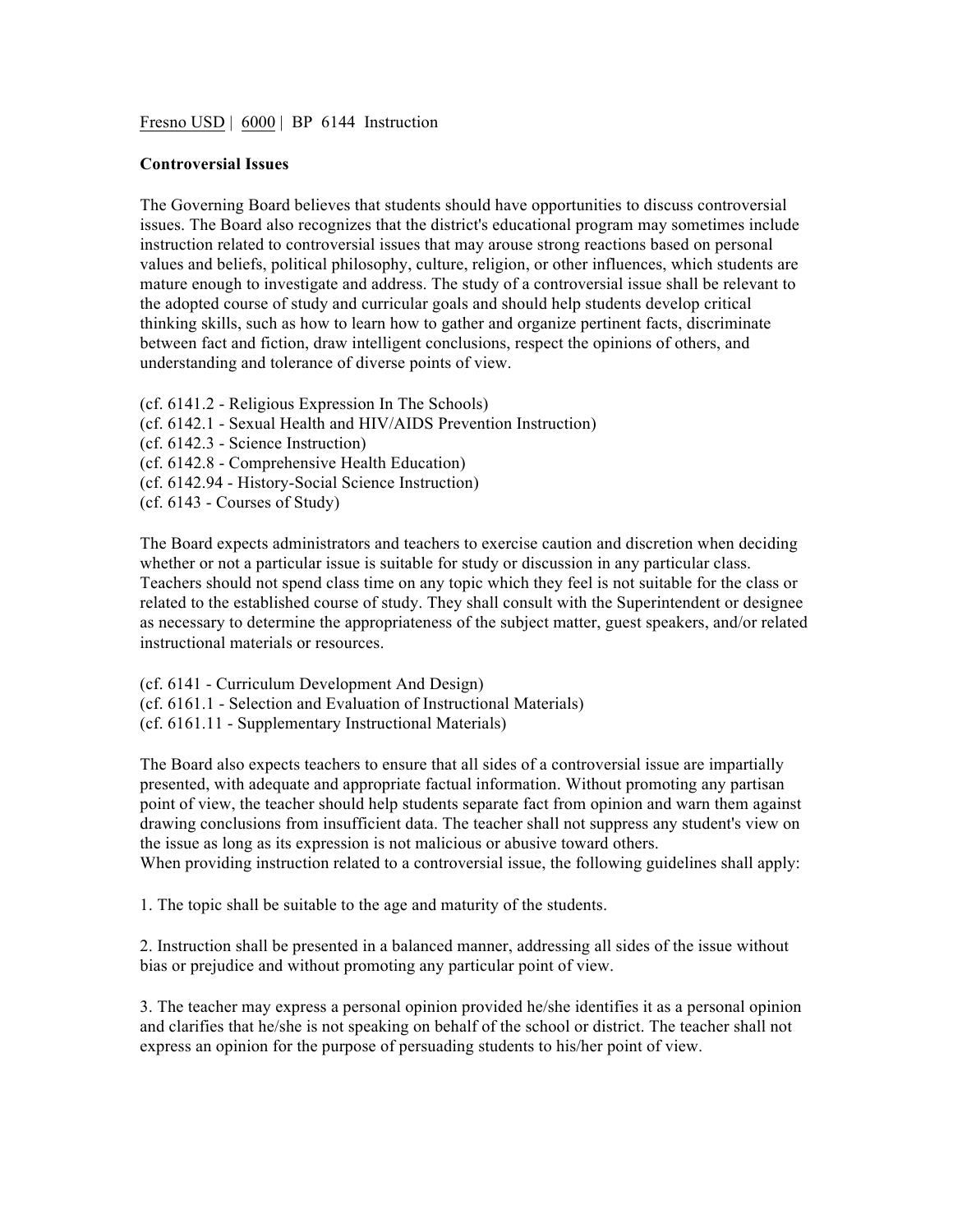4. No student's viewpoint shall be suppressed, provided such expression is not malicious or abusive toward others. Students shall be assured of their right to form and express an opinion without jeopardizing their relationship with the teacher or school.

(cf. 5022 - Student and Family Privacy Rights) (cf. 5145.2 - Freedom of Speech/Expression) (cf. 6145.5 - Organizations Associations)

5. Students shall be informed of conduct expected during such instruction and the importance of being courteous and respectful of the opinions of others.

(cf. 5131 - Conduct) (cf. 5131.2 - Anti-Bullying) (cf. 5137 - Positive School Climate)

6. Adequate factual information shall be provided to help students objectively analyze and evaluate the issue and draw their own conclusions.

7. The instruction shall not reflect adversely upon persons because of their race, ethnicity, national origin, sex, sexual orientation, gender identity or expression, disability, religion, or any other basis prohibited by law.

(cf. 0410 - Nondiscrimination in District Programs And Activities) (cf. 5145.3 - Nondiscrimination/Harassment) (cf. 5145.9 - Hate-Motivated Behavior)

8. The subject matter of the instruction shall not otherwise be prohibited by state or federal law.

When a guest speaker is invited to make a presentation related to a controversial issue, the Board requires that he/she be notified of this policy and the expectations and goals regarding the instruction. If the guest speaker is presenting only one point of view on an issue, the teacher shall be responsible for ensuring that students also receive information on opposing viewpoints.

Teachers sponsoring guest speakers shall remind them not to use their position or influence on students to forward their own religious, political, economic or social views or shall take active steps to neutralize whatever bias has been presented.

(cf. 5145.2 - Freedom of Speech/Expression: Publication Code)

When required by law or otherwise deemed appropriate by the teacher or administrator, parents/guardians shall be notified prior to instruction related to any controversial issue and parent/guardian consent shall be obtained for student participation. Students whose parents/guardians decline such instruction may be offered the option to participate in an alternative activity of similar value.

A student or parent/guardian with concerns regarding instruction about controversial issues shall be directed to appropriate district complaint procedures.